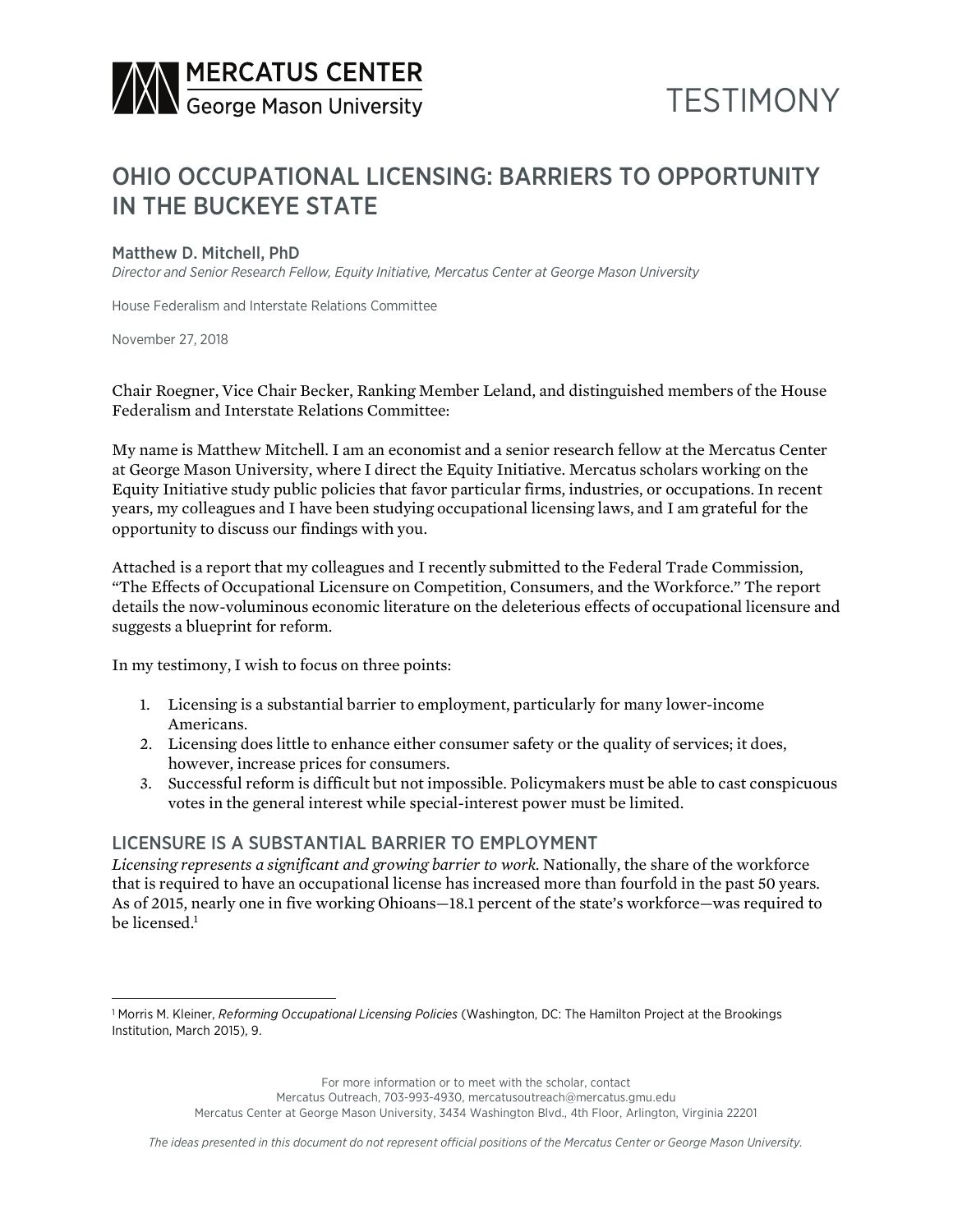Aspiring entrants to a large number of professions—ranging from upholsterer and animal breeder to cosmetologist—are now required by the state of Ohio to obtain a government-issued license to work. It can take months and hundreds of dollars to obtain these licenses. Among 40 low- to moderate-income occupations licensed by Ohio, the average aspiring worker is required to spend 350 days in training and pay \$188 in fees before he or she may obtain a license.2 This does not count either the cost of the education or the income that people forgo when they spend months in often-unnecessary training. According to the Institute for Justice, Ohio's licensing laws are the 20th most burdensome in the country.

*Licensure is often arbitrary.* As shown in table 1, licensing requirements often don't match the risk posed to the public by certain professions. Compared with emergency medical technicians, aspiring cosmetologists in Ohio must undergo *10 times* as many months of training; would-be auctioneers (who are unlicensed in 20 states) must complete more than *10 times* as much training; and high school coaches must complete more than *80 times* as much training.

| Occupation                   | Days of Education/Experience | Exams         |
|------------------------------|------------------------------|---------------|
| Emergency medical technician | 35                           |               |
| Makeup artist                | 140                          | $\mathcal{P}$ |
| Cosmetologist                | 350                          | 2             |
| Auctioneer                   | 379                          | 3             |
| Commercial HVAC contractor   | 1,825                        |               |
| High school head coach       | 2,921                        |               |

## TABLE 1. OCCUPATIONAL TRAINING MISMATCHES IN OHIO

Source: Dick M. Carpenter II et al., *License to Work: A National Study of Burdens from Occupational Licensing*, 2nd ed. (Arlington, VA: Institute for Justice, November 14, 2017), 114–15.

*Licensing boards are dominated by members of the professions they oversee.* About 86 percent of Ohio occupational licensure boards are required by law to have a majority of their members work in the professions they oversee.3 See table 2 for board composition data in a sample of Ohio boards. Owing to vacancies, many boards are composed entirely of industry insiders. This presents a legal concern in light of the US Supreme Court's decision in *North Carolina State Board of Dental Examiners v. FTC*, which held that states may be liable for antitrust violations when boards are dominated by members of the professions they oversee and when elected officials fail to actively supervise these boards.<sup>4</sup> It also creates a practical concern that boards will tend to act as industry cartels, controlling entry of new members rather than ensuring public safety.

 <sup>2</sup> Dick M. Carpenter II et al., *License to Work: A National Study of Burdens from Occupational Licensing*, 2nd ed. (Arlington, VA: Institute for Justice, November 14, 2017), 114.

<sup>3</sup> Rebecca Haw Allensworth, "Foxes at the Henhouse: Occupational Licensing Boards Up Close," *California Law Review* 105, no. 6 (December 2017): 1609.

<sup>4</sup> North Carolina State Board of Dental Examiners v. Federal Trade Commission, 135 S. Ct. 1101 (2015).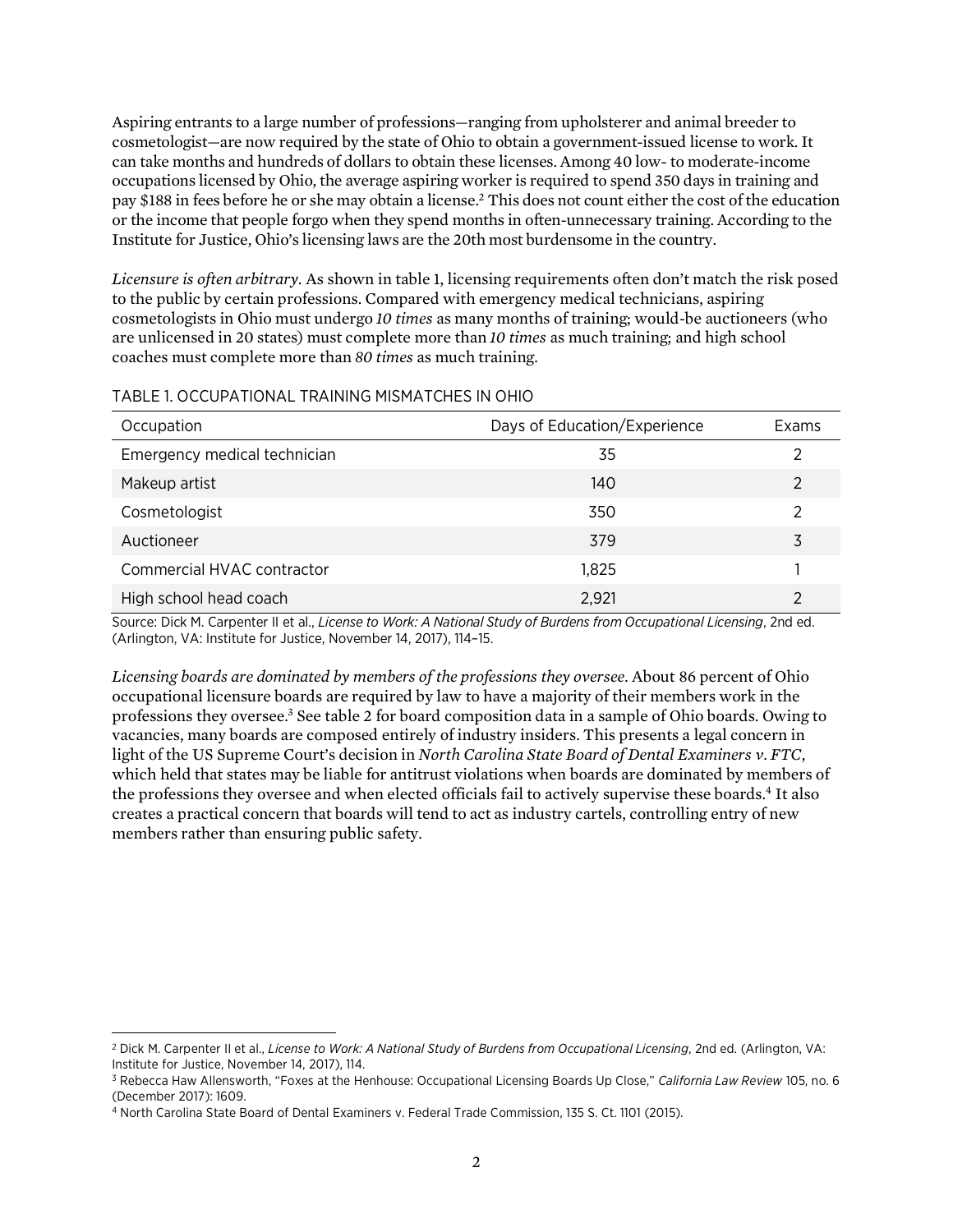| TABLE 2. COMPOSITION OF SELECT OHIO BOARDS |  |
|--------------------------------------------|--|
|                                            |  |

| Board or Council                                                                                                        | Industry<br><b>Members</b> | Total<br>Members | Percent<br>Industry |
|-------------------------------------------------------------------------------------------------------------------------|----------------------------|------------------|---------------------|
| Occupational Therapy Section of the Occupational<br>Therapy, Physical Therapy, and Athletic Trainers Board <sup>a</sup> | 5                          |                  | 100%                |
| Ohio State Cosmetology and Barber Board <sup>b</sup>                                                                    | 11                         | 13               | 85%                 |
| Ohio Real Estate Commission <sup>c</sup>                                                                                | 4                          | 5                | 80%                 |
| State Auctioneers Commission <sup>d</sup>                                                                               | 4                          | 5                | 80%                 |
| Landscape Architects Board <sup>e</sup>                                                                                 | 5                          | 5                | 100%                |

<sup>a</sup> Ohio Rev. Code Ann., § 4755.01 (2007).

<sup>b</sup> Ohio Rev. Code Ann., § 4713.02 (2005).

<sup>c</sup> Ohio Rev. Code Ann., § 4735.02 (2008).

<sup>d</sup> Ohio Rev. Code Ann., § 4707.03 (2005).

<sup>e</sup> Ohio Rev. Code Ann., § 4707.03 (2008).

*Licensing reduces employment opportunities, especially among certain communities.* High barriers to employment pose particular difficulties to lower-skilled, less-educated populations, to immigrants, to those with criminal records, and to those who move frequently, such as military spouses. Eighty percent of the studies Mercatus scholars reviewed found that licensure has a disparate impact on minorities.5 Recent research suggests that barriers to entry are associated with greater income inequality and that licensure is negatively associated with absolute income mobility.<sup>6</sup>

## LICENSURE DOES NOT SEEM TO INCREASE QUALITY OR SAFETY, BUT IT DOES RAISE **PRICES**

*There is little evidence that licensure increases either the quality of services or the public's safety.* Theoretically, licensure might increase quality if it acts as a well-designed screening system. On the other hand, it might decrease quality by limiting competition. Reviews of the academic literature by scholars at the Mercatus Center and by officials in the Obama administration suggest that the two effects roughly cancel each other out (though more studies find that licensure reduces quality than find that it enhances it).<sup>7</sup>

*There is abundant evidence that licensure raises prices.* Economic theory is unambiguous: supply restrictions such as licensure tend to raise prices. And the evidence supports this theory. A Mercatus assessment of 19 peer-reviewed studies finds that licensure was associated with higher prices in all 19.8 Reviewing many of the same studies, Obama administration officials similarly concluded that the association between licensing and higher prices is "unequivocal."9

 <sup>5</sup> Patrick A. McLaughlin, Matthew D. Mitchell, and Anne Philpot, "The Effects of Occupational Licensure on Competition, Consumers, and the Workforce" (Mercatus on Policy, Mercatus Center at George Mason University, Arlington, VA, November 2017), 7.

<sup>6</sup> On income inequality, see Patrick A. McLaughlin and Laura Stanley, "Regulation and Income Inequality: The Regressive Effects of Entry Regulations" (Mercatus Working Paper, Mercatus Center at George Mason University, Arlington, VA, 2016). On absolute income mobility, see Brian Meehan, Edward Timmons, and Andrew Meehan, *Barriers to Mobility: Understanding the Relationship between Growth in Occupational Licensing and Economic Mobility* (Washington, DC: Archbridge Institute, 2017).

<sup>7</sup> US Department of the Treasury, Council of Economic Advisers, and US Department of Labor, *Occupational Licensing: A Framework for Policymakers*, July 2015, 13; McLaughlin, Mitchell, and Philpot, "The Effects of Occupational Licensure," 4. <sup>8</sup> McLaughlin, Mitchell, and Philpot, 5.

<sup>9</sup> Department of the Treasury et al., *Occupational Licensing: A Framework*, 14.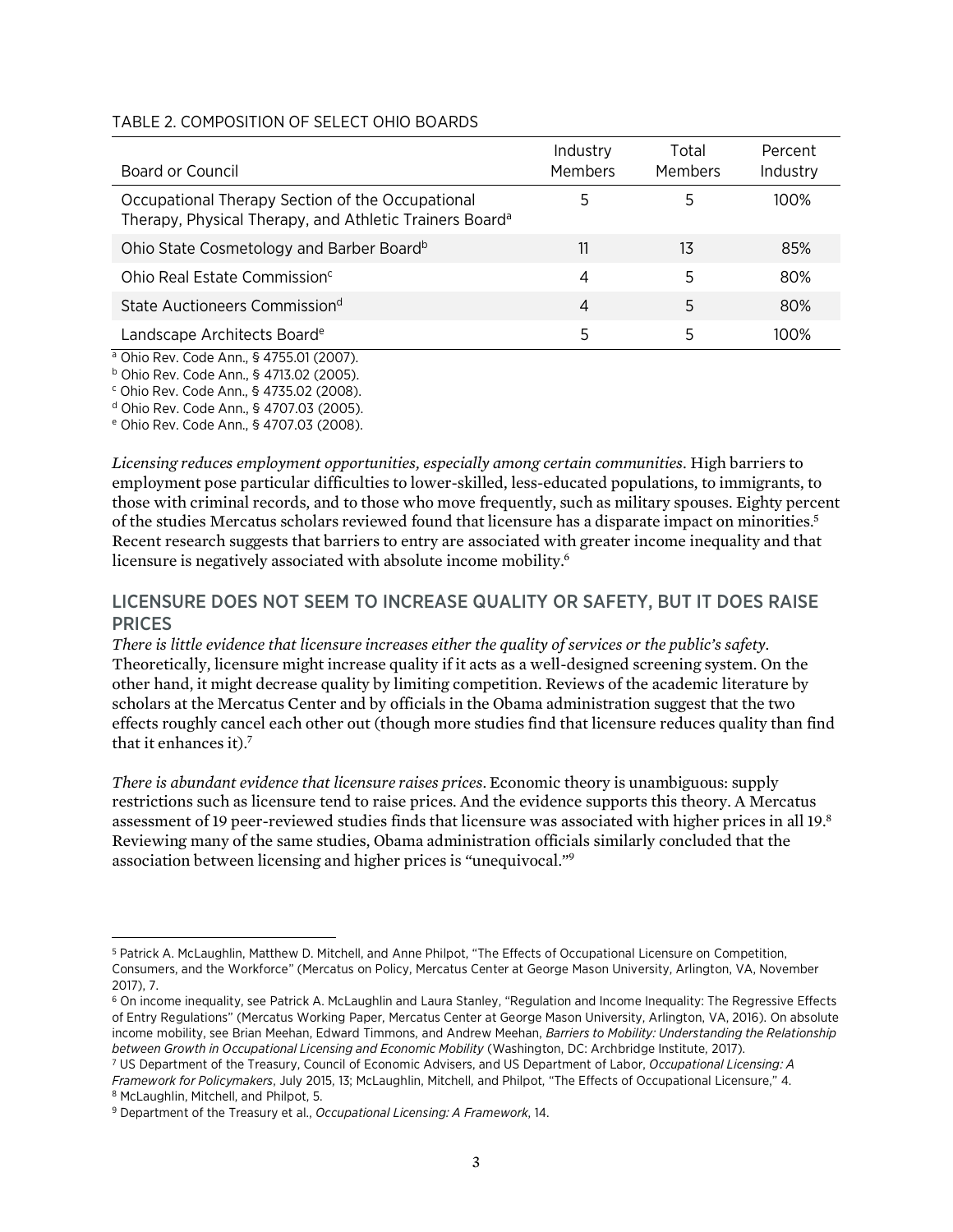## SUCCESSFUL REFORM IS DIFFICULT BUT NOT IMPOSSIBLE

*Licensing reform efforts are difficult to implement successfully.* The consumers and the aspiring professionals who suffer from anticompetitive licensing regimes are numerous and typically politically unorganized. On the other hand, the industry insiders who benefit from these regimes are comparatively few in number and typically well organized. Economists and political scientists have long blamed this pattern of diffused costs and concentrated benefits for the persistence of inefficient and inequitable policy.10 And this pattern has made licensing reform an uphill battle, even though experts across the political spectrum tend to agree that current licensing laws are inefficient and anticompetitive.

*Drawing lessons from successful reform.* Despite the advantages enjoyed by special interests, history affords a number of examples in which the general interest has prevailed.<sup>11</sup> In areas as varied as trade, race relations, and airline policy, special interests have occasionally lost their privileges while general and diffused interests have benefited from a more level and open playing field.

There are a number of important lessons to draw from these cases.<sup>12</sup> But perhaps the most important is that institutional reforms must permit policymakers to cast conspicuous votes in the general interest and limit the power of special interests to dominate the process.

In the case of occupational licensing, three potential reforms follow this pattern:

- 1. *An independent commission.* One potential reform would be to establish an independent commission. It should comprise experts familiar with the economic literature on licensure and with no financial stake in the current regime. It should be charged with identifying and eliminating burdensome and anticompetitive licensing laws. And, ideally, lawmakers should be bound to take its advice in whole or not at all. This type of structure can ensure that state licensing regimes serve the general interests of the public and not the special interests of protected industries. More details on this approach can be found in the attached report.
- 2. *Requiring less restrictive means of regulation.* The state of Nebraska recently adopted a reform that highlights a different approach.<sup>13</sup> There, the Occupational Board Reform Act of 2018 requires legislative committees to review 20 percent of licenses under their jurisdiction each year and all licenses under their jurisdiction every five years. The review process requires committees to gather information on the number of licenses the board has "issued, revoked, denied, or assessed penalties against" and the reasons for these actions. It also requires committees to review board composition, assess board activities, and to compare these activities with the way other states regulate the occupation.

Most importantly, the act stipulates that licenses are warranted only when they address "present, significant, and substantiated harms," and if such a harm is found to exist, the legislation requires policymakers to use the "least restrictive" regulation necessary to protect

 <sup>10</sup> See, for example, Mancur Olson, *The Logic of Collective Action: Public Goods and the Theory of Groups, Second Printing with New Preface and Appendix*, Revised (Cambridge, MA: Harvard University Press, 1971); Theodore J. Lowi, *The End of Liberalism: The Second Republic of the United States*, 40th anniversary ed. (New York: W. W. Norton & Company, 1969); James Wilson, *Bureaucracy: What Government Agencies Do and Why They Do It* (New York: Basic Books, 1991).

<sup>11</sup> See Matthew D. Mitchell, "Overcoming the Special Interests That Have Ruined Our Tax Code," in *For Your Own Good: Taxes, Paternalism, and Fiscal Discrimination in the Twenty-First Century*, ed. Adam Hoffer and Todd Nesbit (Arlington, VA: Mercatus Center at George Mason University, 2018), 327–50.

<sup>12</sup> Again, see Mitchell, "Overcoming the Special Interests." But briefly, these lessons are (1) ideas matter, especially in the long run, (2) institutions matter too, (3) go for the "grand bargain," (4) reform requires good leaders, (5) sometimes it takes a special interest to beat a special interest, (6) never let a crisis go to waste, and (7) embrace permissionless innovation. <sup>13</sup> Legis. B. 299, 105th Leg., 2nd Sess. (Neb. 2018).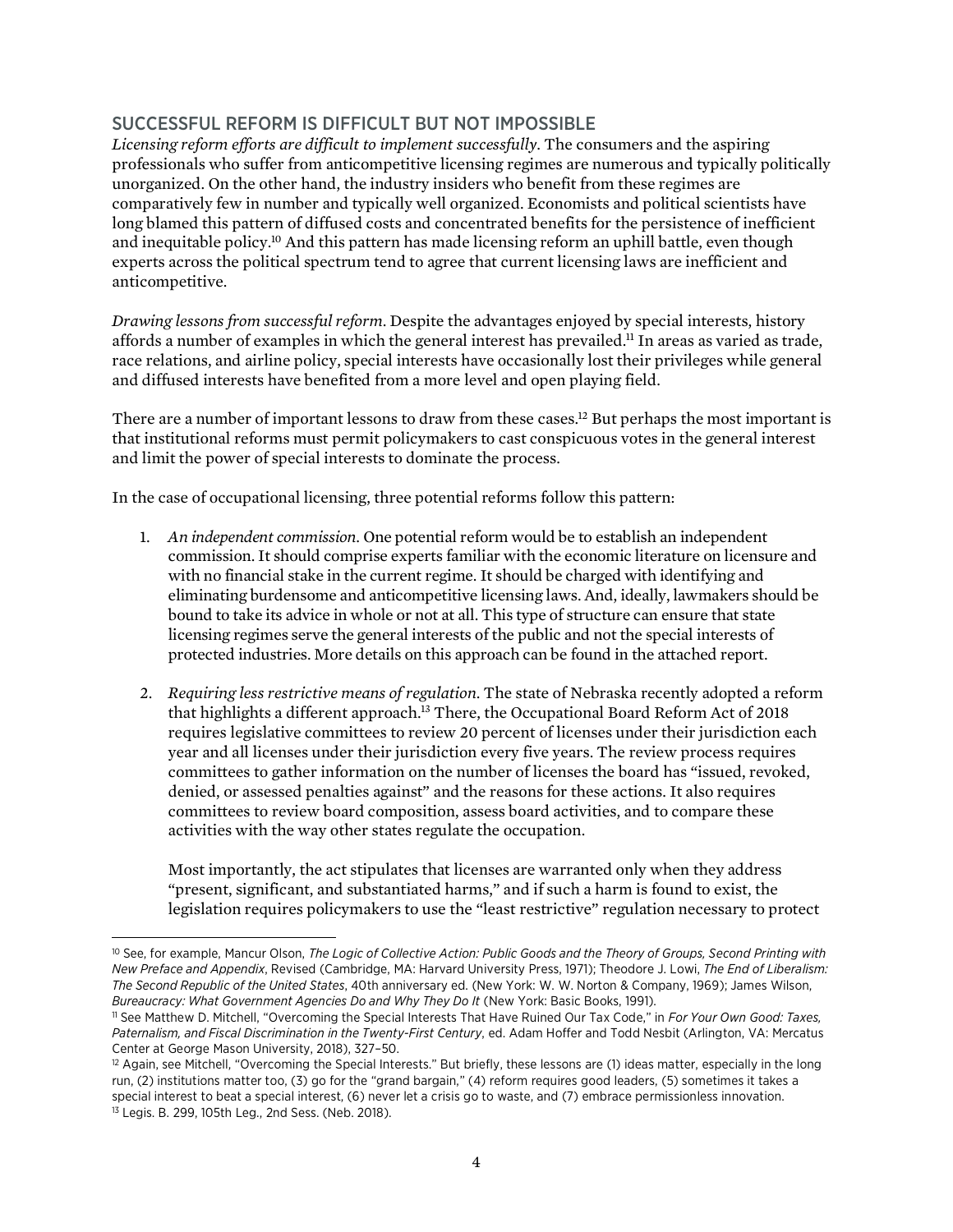consumers from undue risk. Finally, the act establishes the following hierarchy of regulations, from least restrictive to most restrictive:

- 1. Market competition
- 2. Third-party or consumer-created ratings and reviews
- 3. Private certification
- 4. Specific private civil cause of action to remedy consumer harms
- 5. Penalties for Deceptive trade practices under the Uniform Deceptive Trade Practices Act
- 6. Mandatory disclosure of attributes of the specific goods or services
- 7. Regulation of the process of providing the specific goods or services to consumers
- 8. Inspection
- 9. Bonding or insurance
- 10. Registration
- 11. Government certification
- 12. Occupational licensure
- 3. *Reversing the burden of proof.* Arizona has taken a third approach.14 There, the recently passed Right to Earn a Living Act aims to strengthen existing law, which had declared, "The right of individuals to pursue a chosen business or profession, free from arbitrary or excessive government interference, is a fundamental civil right," and had directed courts to "apply heightened judicial scrutiny to cases involving occupational licenses and the right to earn a living."

The new act stipulates that "any person may file an action in a court of general jurisdiction to challenge an occupational regulation" and creates a presumption *against* a state agency's authority unless the regulation is "demonstrated to be necessary to specifically fulfill a public health, safety, or welfare concern." The law clarifies that "health, safety or welfare . . . does not include the protection of existing businesses . . . against competition." These new provisions provide an avenue of relief to individuals harmed by occupational licensing and create a new accountability mechanism for regulators.

None of these approaches are mutually exclusive. Indeed, they all reinforce one another and aim to correct for a natural imbalance that tends to favor concentrated and organized interests over diffuse and unorganized interests. Policymakers who value consumer protection, lower prices, and greater opportunities for employment—especially among lower-skilled and less-educated populations—would do well to consider these reforms.

Thank you for the opportunity to share my research with you today. I look forward to answering any questions you may have.

Sincerely,

Matthew D. Mitchell, PhD

Director and Senior Research Fellow, Equity Initiative, Mercatus Center at George Mason University

## ATTACHMENT

"The Effects of Occupational Licensure on Competition, Consumers, and the Workforce" (Mercatus on Policy)

 <sup>14</sup> S. B. 1437, 53rd Leg., 1st Sess. (Ariz. 2017).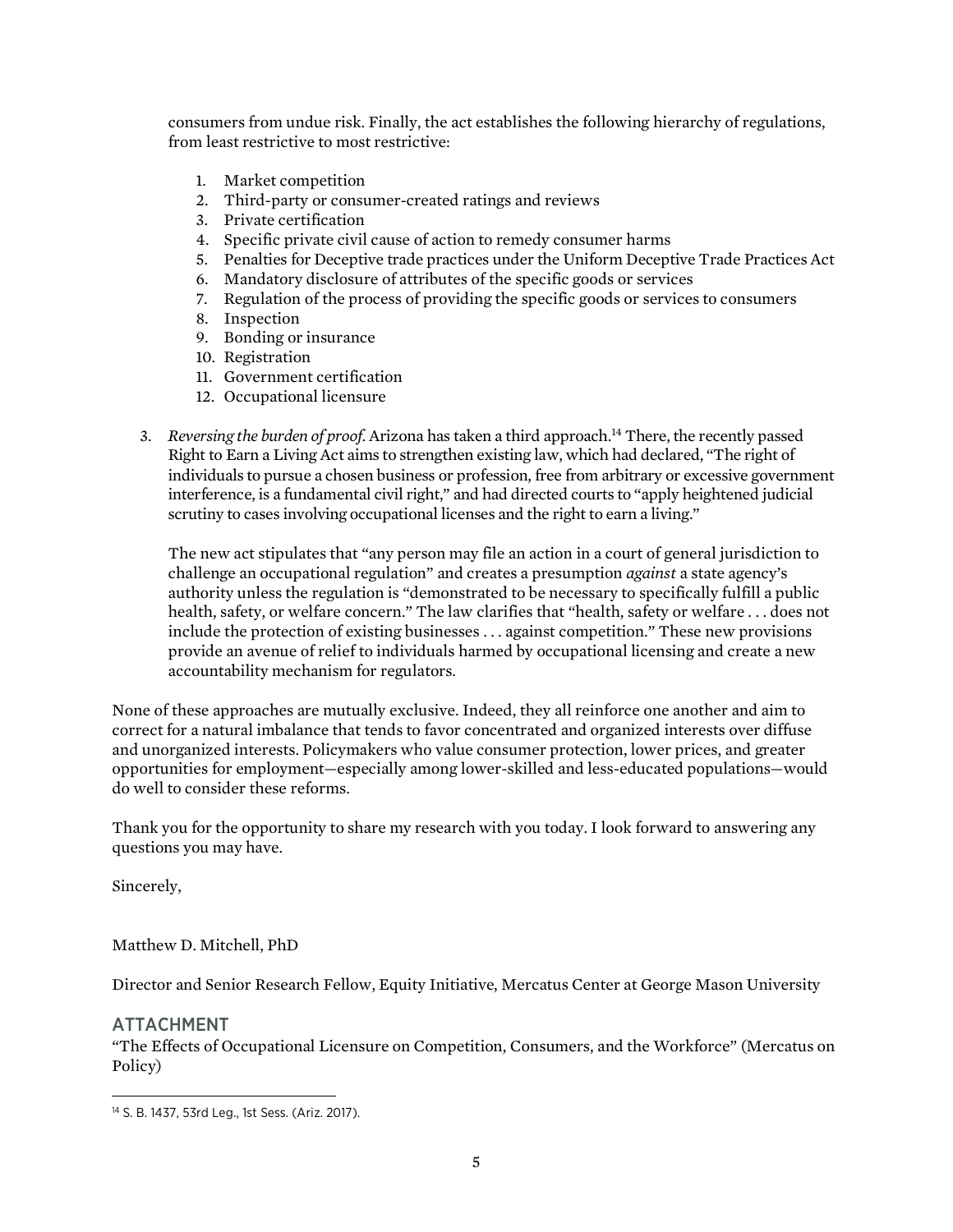# **MERCATUS ON POLICY**

The Effects of Occupational Licensure on Competition, Consumers, and the Workforce

Patrick A. McLaughlin, Matthew D. Mitchell, and Anne Philpot

November 2017



3434 Washington Blvd., 4th Floor Arlington, Virginia 22201 www.mercatus.org

**THE MERCATUS CENTER AT GEORGE MASON**  University is dedicated to advancing knowledge about the impact of regulation on society. As part of its mission, the Mercatus Center conducts careful and independent analyses employing contemporary economic scholarship to assess rulemaking proposals from the perspective of the public interest. Thus, this Mercatus on Policy piece in response to questions from the Federal Trade Commission (FTC)<sup>1</sup> does not represent the views of any particular affected party or special interest group. Rather, it is designed to assist the commission as it weighs the costs and benefits of occupational licensing regulations. Our comments to the commission are derived from our recent state-specific occupational licensing studies.<sup>2</sup>

## **OCCUPATIONAL LICENSING REQUIREMENTS ACROSS TIME AND ACROSS STATES**

The commission asks, "What is the state of empirical knowledge about the extent, growth, and stringency of state licensing requirements? To what extent are such requirements uniform or varied across the states? To what extent do they vary by occupation?"

Occupational licensing has expanded significantly over the last 50 years. In 1950, 5 percent of the workforce was licensed through state laws,<sup>3</sup> and in 2000 that number approached 20 percent. When federal licenses are also accounted for, one estimate for 2006 is that 29 percent of the workforce was licensed.<sup>4</sup> This growth in licensure arises primarily from the growth in the number of occupations for which a license is required by the state, not from people switching from jobs that do not require occupational licenses to jobs that do.<sup>5</sup> While there is a great deal of variation across states in the number of occupations for which a license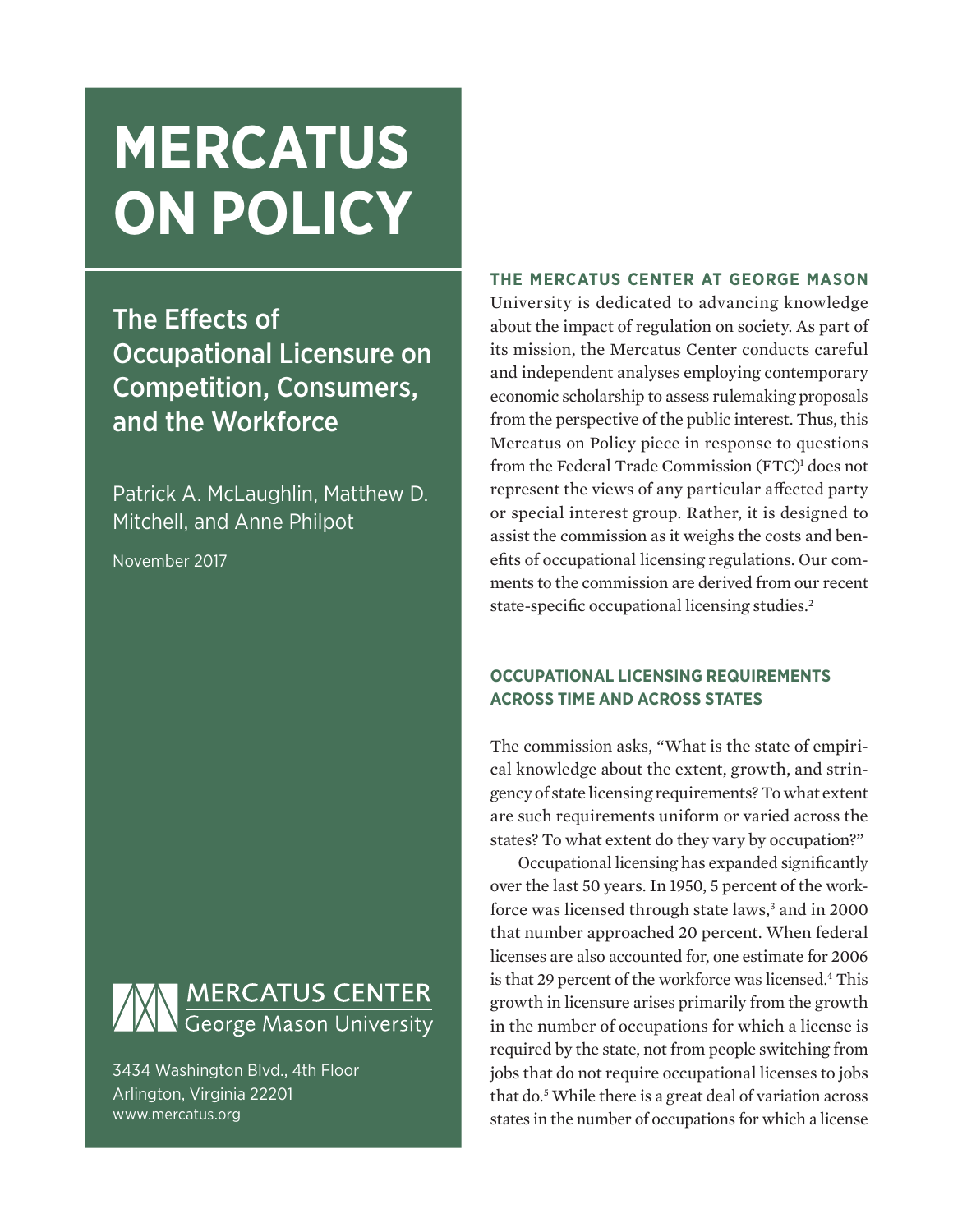is required as well as in the requirements to obtain a license, every state has seen an increase in both.

Patterns in occupational licensing requirements contradict the idea that licensure is primarily used to protect public safety. Occupations that are less likely to involve risk to the public are often more highly controlled than riskier occupations. Moreover, inconsistencies across state lines undermine the argument that certain occupations pose inherent safety risks.

On average, emergency medical technicians (EMTs) in the United States must complete 33 days of training and pass two exams before being licensed to work on an ambulance team.6 By contrast, the average interior designer must complete 2,190 days of education and experience—66 *times* the amount of training required of EMTs. Cosmetologists, too, are subject to a full 11 months more training than EMTs—averaging 372 days in total.<sup>7</sup> Additional regulatory mismatches for particular states are listed in table 1.

Beyond the variation across occupations, there is also significant variation in licensing requirements for the same jobs across states. For example, the average HVAC contractor must complete 891 days of education and training.<sup>8</sup> In Michigan, however, these contractors face even higher barriers

| <b>Table 1. Occupational Training Mismatches, Select</b><br><b>States</b> |                                        |                |  |
|---------------------------------------------------------------------------|----------------------------------------|----------------|--|
| <b>OCCUPATION</b>                                                         | EDUCATION/<br><b>EXPERIENCE (DAYS)</b> |                |  |
|                                                                           | <b>ARKANSAS</b>                        |                |  |
| Emergency<br>medical technician                                           | 28                                     | $\mathfrak{D}$ |  |
| Message therapist                                                         | 117                                    | $\mathcal{P}$  |  |
| Makeup artist                                                             | 140                                    | 2              |  |
| Psychiatric<br>technician                                                 | 210                                    | 1              |  |
| Cosmetologist                                                             | 350                                    | $\mathcal{P}$  |  |
| Teacher assistant                                                         | 730                                    | Ω              |  |
| Fire alarm installer                                                      | 1,095                                  | 1              |  |
| Painting<br>contractor                                                    | 1,825                                  | 1              |  |
| Preschool teacher                                                         | 1,825                                  | 3              |  |

| Table 1 (continued)                     |                                        |                |  |
|-----------------------------------------|----------------------------------------|----------------|--|
| <b>OCCUPATION</b>                       | EDUCATION/<br><b>EXPERIENCE (DAYS)</b> | <b>EXAMS</b>   |  |
|                                         | <b>MICHIGAN</b>                        |                |  |
| Emergency<br>medical technician         | 26                                     | 2              |  |
| Cosmetologist                           | 350                                    | 2              |  |
| <b>Barber</b>                           | 467                                    | $\overline{2}$ |  |
| Veterinary<br>technologist              | 730                                    | 2              |  |
| Security guard                          | 1,095                                  | 0              |  |
| Athletic trainer                        | 1,460                                  | 1              |  |
| Security alarm<br>installer             | 1,460                                  | 1              |  |
| Preschool teacher                       | 1,825                                  | 2              |  |
|                                         | <b>MISSOURI</b>                        |                |  |
| Emergency<br>medical technician         | 23                                     | 2              |  |
| Skin care<br>specialist                 | 175                                    | $\overline{2}$ |  |
| Psychiatric aide                        | 210                                    | 0              |  |
| Barber                                  | 350                                    | 2              |  |
| Pest control<br>applicator              | 730                                    | 2              |  |
| Athletic trainer                        | 1,460                                  | 1              |  |
| Preschool teacher                       | 1,825                                  | 1              |  |
| <b>WISCONSIN</b>                        |                                        |                |  |
| Emergency<br>medical technician         | 28                                     | 2              |  |
| Manicurist                              | 70                                     | $\overline{2}$ |  |
| Makeup artist or<br>skincare specialist | 105                                    | 2              |  |
| Message therapist                       | 140                                    | $\overline{2}$ |  |
| Cosmetologist or<br>barber              | 420                                    | 2              |  |
| Earth driller                           | 730                                    | 1              |  |
| Midwife                                 | 730                                    | 1              |  |
| Veterinary<br>technologist              | 730                                    | 3              |  |
| Athletic trainer                        | 1,460                                  | 1              |  |
| Preschool teacher                       | 1,825                                  | 2              |  |

*Source: Dick M. Carpenter II et al.,* License to Work: A National Study of Burdens from Occupational Licensing *(Arlington, VA: Institute for Justice, April 24, 2012).*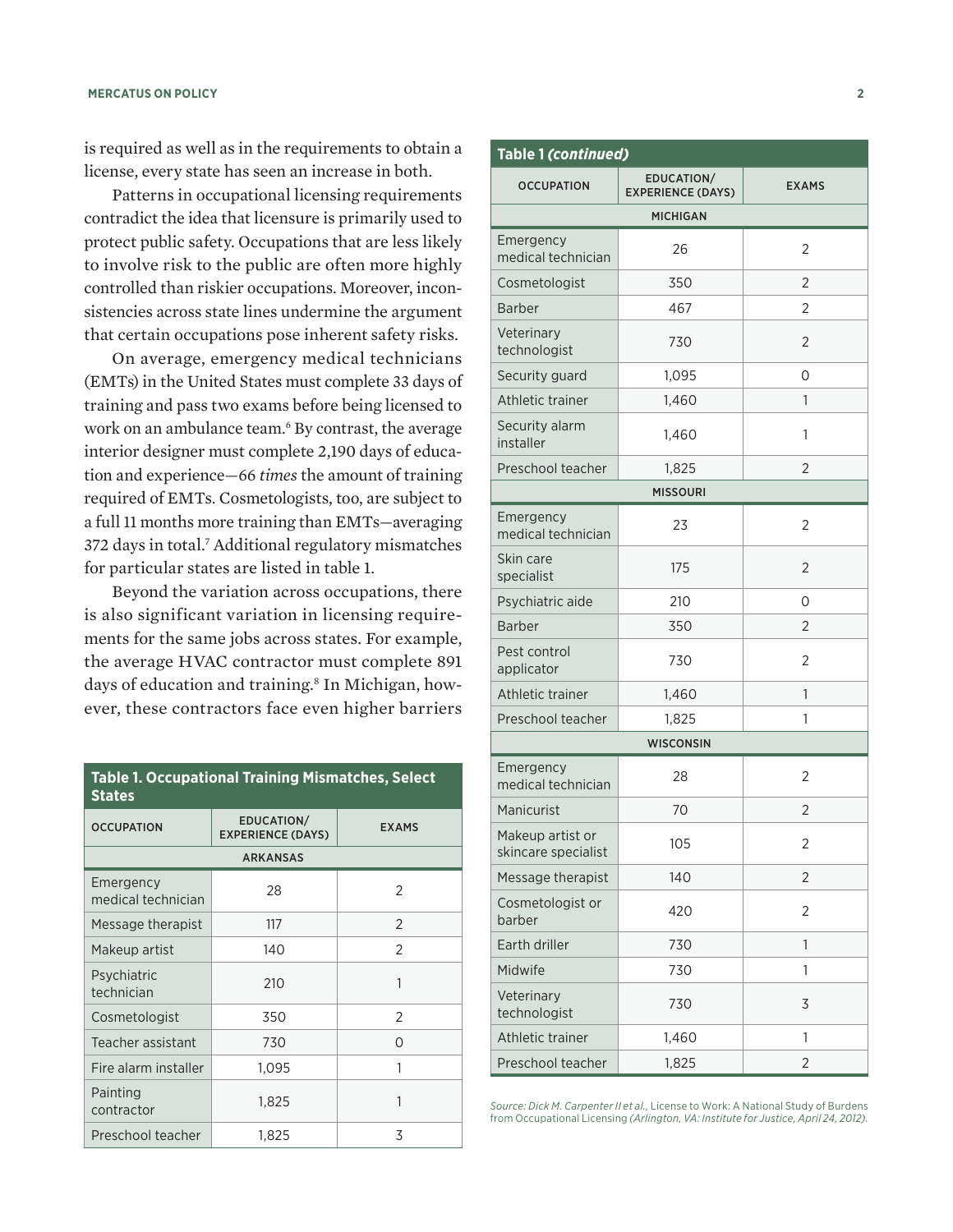Patterns in occupational licensing requirements contradict the idea that licensure is primarily used to protect public safety.

to entry. Prospective HVAC contractors in Detroit must undergo nearly *seven months more training* than the national average—a total of 1,095 days—before beginning work. By comparison, their counterparts in Indianapolis can get to work much sooner, since Indiana does not require a license for HVAC contractors at all.<sup>9</sup> The same is true of fire alarm installers in Arkansas: while they must accumulate 1,095 days of education and experience prior to being licensed, the rest of the country averages just 486 days, and 18 states have no experience or education minimums at all.10 In other words, aspiring fire alarm contractors in Tulsa can get to work three years sooner than their counterparts in Little Rock.

Regarding the differences in licensing across state lines, the commission asks, "Can the theoretical models help explain why some occupations are licensed in nearly every state while others are rarely licensed?"

If occupational licensing were governed solely by the logic of promoting public safety, the same types of activities would be regulated in similar ways across states. In reality, there is wide variation across states in terms of occupations regulated and the stringency of those regulations. Regulatory privilege accounts for some of these differences.

Writing in the *Harvard Journal of Law & Public Policy*, Paul Larkin Jr. notes a "curious and stubborn fact: Private individuals rarely urge governments to adopt licensing regimes, but private firms often do."11 This fact conforms with the economic theory of regulation, which suggests that incumbent providers may use licensure to limit competition.12 By limiting supply and raising prices, these rules allow incumbent providers to earn artificially high profits what economists refer to as *rent*. Indeed, the latest research suggests that licensure raises the wages of licensees by about 14 percent.<sup>13</sup> Occupational licensing is a privilege granted by a regulatory agency to incumbent providers.<sup>14</sup>

The social costs of this privilege are shouldered, in part, by consumers who have to pay higher prices than they would pay in more competitive markets. But the social costs also include the wages not earned by potential providers who are effectively excluded from the market by these regulations. With both the high prices for consumers and the forgone wages of would-be competitors, society is likely to experience a net loss from occupational licensing—what economists call *deadweight loss*. What's more, incumbent professionals are willing to expend scarce resources convincing policymakers to contrive and maintain these privileges, a socially wasteful endeavor known as *rent-seeking*. 15 Being few in number and established in their fields, these license holders generally find it easier to get politically organized than the large number of consumers and would-be competitors who are harmed by licensure.<sup>16</sup>

## **EMPIRICAL EVIDENCE ON OCCUPATIONAL LICENSING**

The commission asks, "What is the best available evidence upon which policymakers might rely in deciding whether to adopt a new licensing regime? What is the best available evidence upon which policymakers might rely in deciding whether to reform or eliminate an existing licensing regime?"

Occupational licensing is ostensibly intended to protect the public from unsafe and low-quality service,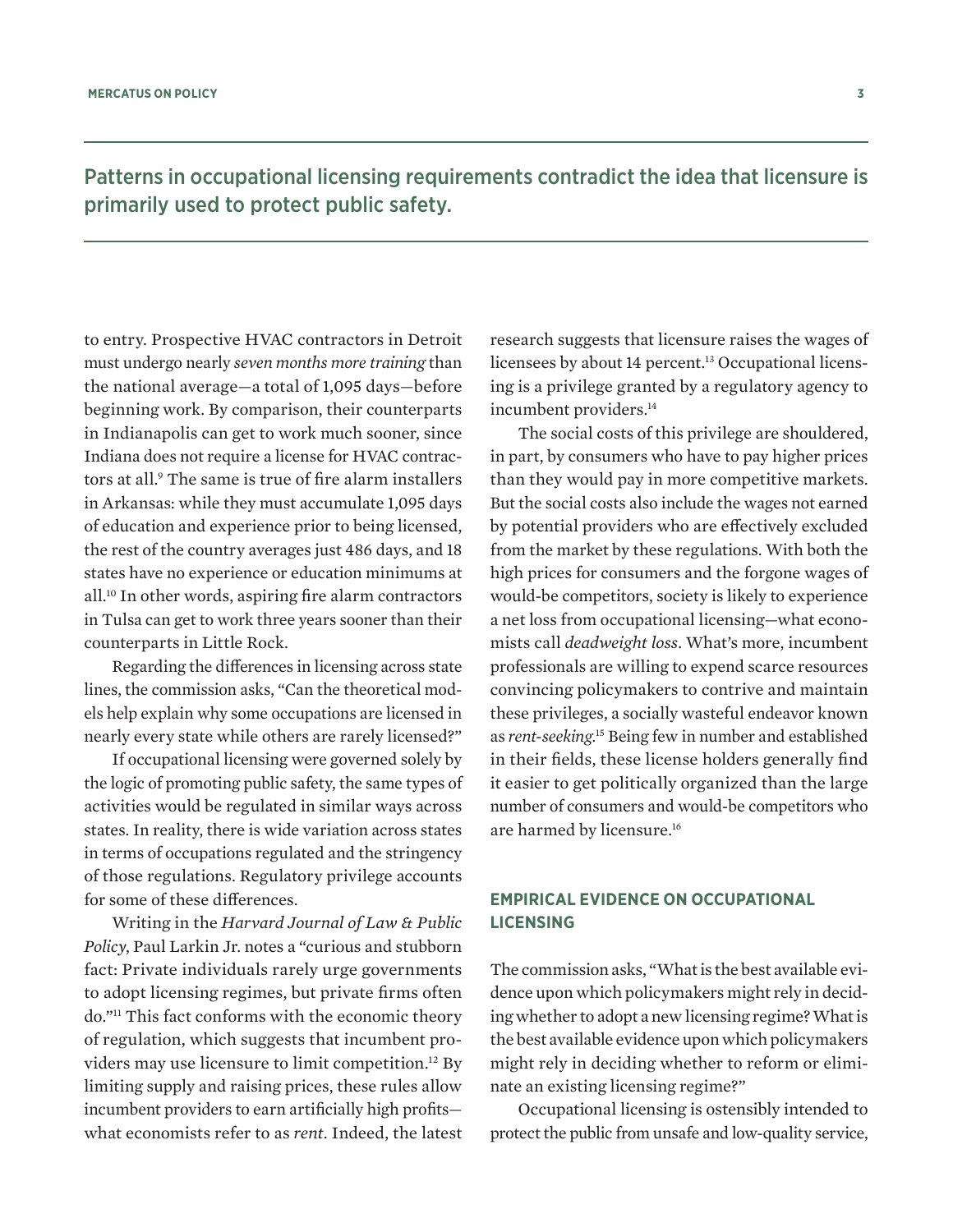#### **MERCATUS ON POLICY 4**

but there is little evidence this intention is realized. Rather, there is a growing consensus among economists that these rules serve to protect incumbent providers from competition by creating barriers for new entrants that lead to higher prices for consumers. We discuss this literature in the following sections.

The commission asks, "What is known about the effect of licensing restrictions on price, quality, access, and innovation for services and goods associated with licensed occupations?"

The evidence suggests two things: First, licensing requirements do not improve the quality of the goods and services provided by licensed occupations, and second, they exclude potential service providers who find the hurdles too costly to overcome. These hurdles limit competition for the incumbents in these protected trades, producing a doubly negative effect: Occupational licensing requirements keep able people from entering trades they could otherwise learn quickly and perform sufficiently well, limiting employment opportunities for people without advanced skills or degrees. In addition, protected industries can charge their customers higher prices than competitive industries, requiring low-income families to pay higher bills for basic services. Lowincome consumers lose in particular. In the absence of licensure, a barber, for example, might offer discounted haircuts with fewer frills to those who would otherwise not be able to afford a higher-end haircut.

## Licensure and Quality

Licensure is justified by legislators and advocates as necessary to protect the public from low-quality services or potential health risks.<sup>17</sup> It is theoretically possible that a well-designed quality screening system will ensure that only high-quality professionals join an occupation. However, limiting the supply of professionals undermines competition. Less competition means lower quality and higher prices. As Morris M. Kleiner put it, licensure ensures that "prices and wages will rise as a result of restricting the number of practitioners, which should tend to

reduce quality received by consumers."18 High prices may even push consumers out of the market entirely, inducing them to resort to far more risky do-it-yourself behavior. For example, one study found that more restrictive electrician licensing regimes are associated with fewer electricians per capita and that this, in turn, is associated with more accidental electrocutions.<sup>19</sup>

The true effect of licensure on quality is an empirical question, since economic theory suggests that licensure can have opposing effects on quality. Licensing requirements can increase quality by restricting entry only to highly-qualified professionals, or it can decrease quality by causing less competition, higher prices, and more do-it-yourself activities. A number of studies have assessed the effect of licensure on quality and the weight of evidence suggests that the two effects roughly cancel each other out. As Kleiner summarized in his review of the literature,

There is little to show that occupational licensure has a major effect on the quality of services received by consumers or on the demand for the services other than through potential price effects.20

During the Obama administration, the Department of the Treasury, together with the Council of Economic Advisors and the Department of Labor, issued a report (henceforth referred to as the Treasury Department Report) including a review of the literature that concluded,

With the caveats that the literature focuses on specific examples and that quality is difficult to measure, most research does not find that licensing improves quality or public health and safety.<sup>21</sup>

Patrick McLaughlin, Jerry Ellig, and Dima Yazji Shamoun recently surveyed 19 studies assessing the effect of occupational licensure on quality.<sup>22</sup> Figure 1 presents the results of their survey. As in the surveys by Kleiner and the Treasury Department Report, McLaughlin, Ellig, and Shamoun found that the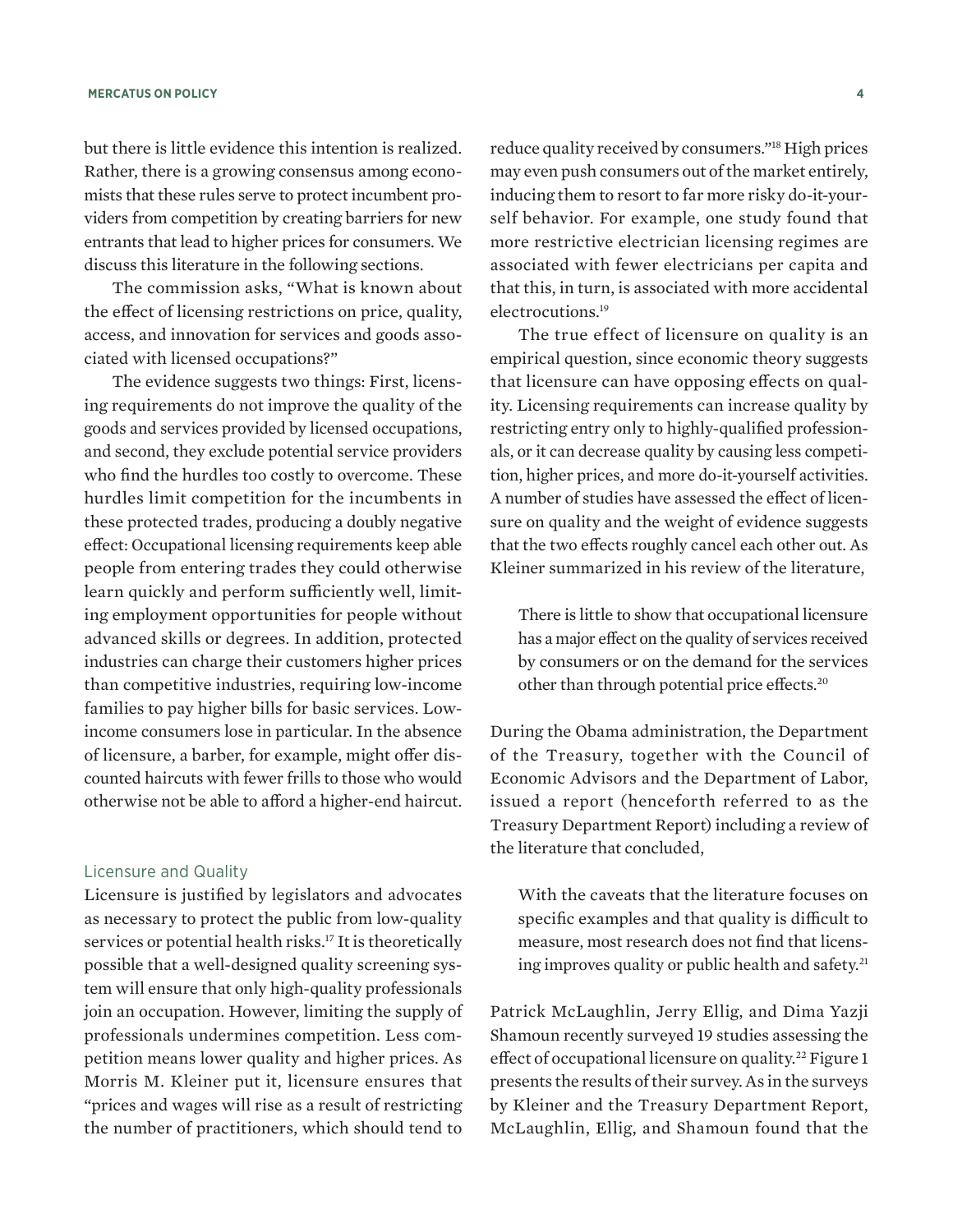

*Sources: Positive: Arlene Holen,* The Economics of Dental Licensing *(Washington, DC: Public Research Institute, Center for Naval Analysis, 1978); Samuel Claude Martin, "An Examination of the Economic Side Effects of the State Licensing of Pharmacists" (doctoral dissertation, University of Tennessee, 1982); Roger Feldman and James W. Begun, "The Effects of Advertising: Lessons from Optometry,"* Journal of Human Resources *13 supplement (1978): 247–62. Unclear, mixed, or neutral: Kathryn Healey, "The Effect of Licensure on Clinical Laboratory Effectiveness" (doctoral dissertation, University of California, Los Angeles, 1973); John J. Phelan,* Regulation of the Television Repair Industry in Louisiana and California: A Case Study*, Federal Trade Commission, 1974; John F. Cady,* Restricted Advertising and Competition: The Case of Retail Drugs *(Washington, DC: American Enterprise Institute, 1976); Robert J.*  **Thornton and Andrew R. Weintraub, "Licensing in the Barbering Profession,** Industrial and Labor Relations Review *32, no. 2 (1979): 242–49; Ronald Bond et al.,* Effects of Restrictions of Advertising and Commercial Practice in the Professions: The Case of Optometry*, Federal Trade Commission, 1980; Chris Paul, "Physician Licensure Legislation and the Quality of Medical Care,"* Atlantic Economic Journal *12, no. 4 (1984): 18–30; David S. Young,* The Rule of Experts: Occupational Licensing in America *(Washington, DC: Cato Institute, 1987); Morris M. Kleiner and Daniel L. Petree, "Unionizing and Licensing of Public School Teachers: Impact on Wages and Educational Output," in* When Public Sector Workers Unionize*, ed. R. B. Freeman and C. Ichniowski (Chicago: University of Chicago Press, 1988), 305–19; D. D. Goldhaber and D. J. Brewer, "Does Teacher Certification Matter? High School Teacher Certification Status and Student Achievement,"* Educational Evaluation and Policy Analysis *22, no. 2 (2000): 129–45; Morris M. Kleiner and Robert T. Kudrle, "Does Regulation Affect Economic Outcomes? The Case of Dentistry,"* Journal of Law and Economics *43, no. 2 (2000): 547–82; David Blau, "Unintended Consequences of Child Care Regulations,"* Labour Economics *14, no. 3 (2007): 513–38; Joshua Angrist and Jonathan Guryan, "Does Teacher Testing Raise Teacher Quality? Evidence from State Certification Requirements,"* Economics of Education Review *27, no. 5 (2008): 483–503. Negative: Timothy Muris and Fred McChesney, "Advertising, Consumer Welfare, and the Quality of Legal Services: The Case of Legal Clinics" (Working Paper 78-5, Law and Economics Center, University of Miami, Miami, FL, 1978); Sidney Carroll and Robert Gaston, "Occupational Restrictions and the Quality of Service Received: Some Evidence,"* Southern Economic Journal *47, no. 4 (1981): 959–76; John E. Kwoka, "Advertising and the Price and Quality of Optometric Services,"* American Economic Review *74, no. 1 (1984): 211–16; Mark C. Berger and Eugenia F. Toma, "Variation in State Education Policies and Effects on Student Performance,"* Journal of Policy Analysis and Management *13, no. 3 (1994): 477.*

most common finding was neutral, mixed, or unclear. Three studies found that occupational licensure positively affects quality while four found that it negatively affects quality.

#### Licensure and Prices

Economic theory predicts that a restriction in supply will result in higher prices. And, indeed, the empirical research consistently finds this to be the case. According to the Treasury Department Report,

The evidence on licensing's effects on prices is unequivocal: many studies find that more restrictive licensing laws lead to higher prices for consumers. In 9 of the 11 studies we reviewed . . . significantly higher prices accompanied stricter licensing.<sup>23</sup>

Similarly, McLaughlin, Ellig, and Shamoun found that licensure increased prices in all 19 of the studies they surveyed, ranging from optometry and law to dentistry and cosmetology.<sup>24</sup>

The effects of these increased prices are not trivial. For example, state nurse practitioner licensing is estimated to increase the price of a well-child checkup by 3 to 16 percent, $25$  dental hygienist and dental assistant licensing is estimated to increase the price of a dental visit by 7 to 11 percent,<sup>26</sup> and optometry licensing is estimated to increase the price of eye care by 5 to 13 percent.<sup>27</sup> What's more, none of these studies found that licensing increased quality.

## Licensing and Access to Employment

The commission asks, "What is known about the connection between labor market research and competition research?"

Industry domination of licensing boards creates high barriers to employment. Tables 2 and 3 provide a snapshot of Michigan and Wisconsin board composition. Boards in both states are required by statute to have a majority of members who are license holders.<sup>28</sup> When industry members create the standards for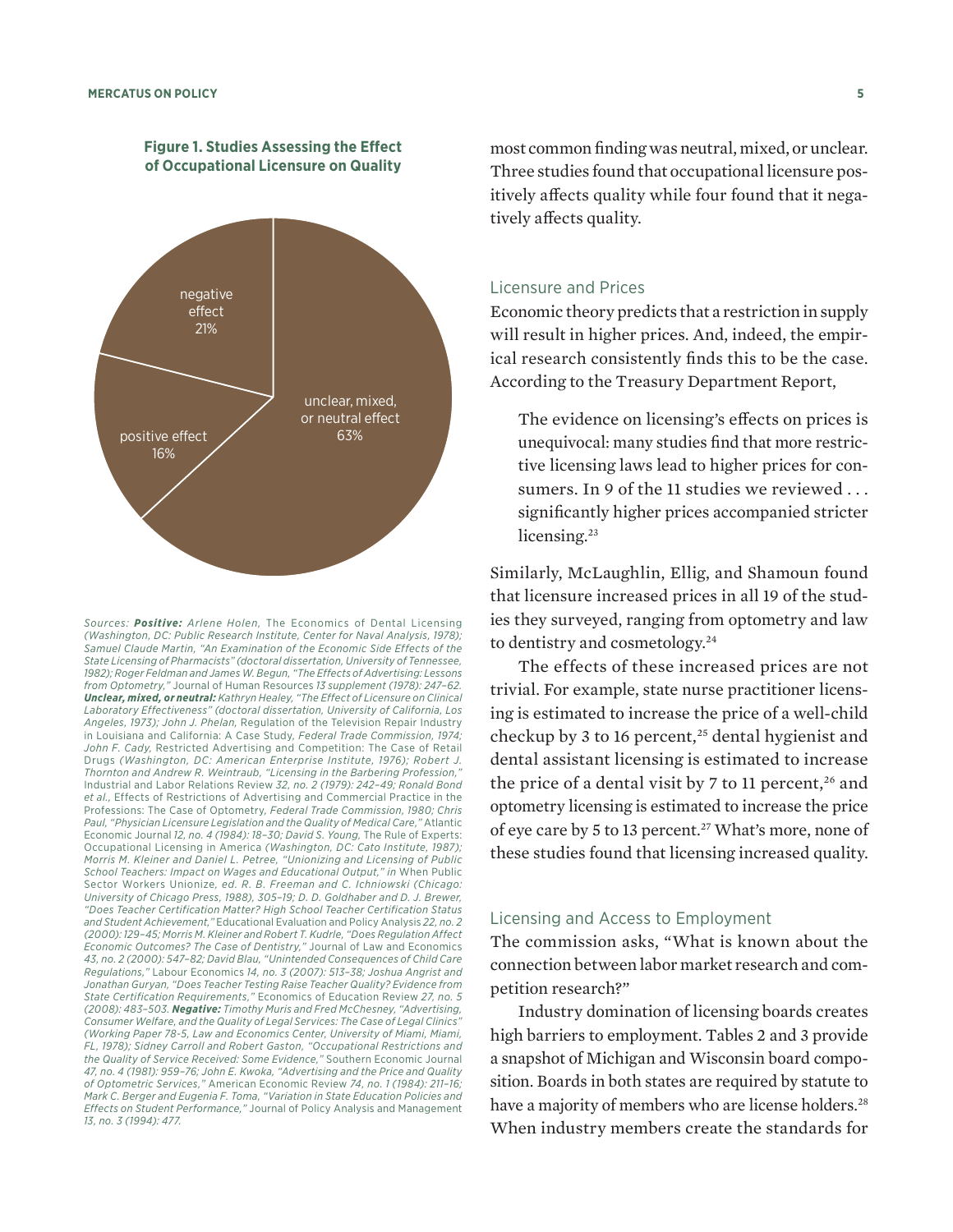entry into their professions, they have an incentive to implement burdensome entry requirements to protect themselves from competition. In effect, licensing makes entry into a profession more difficult without necessarily making the public safer.29

On some boards, membership shrinks to the lowest statutorily-mandated number of professionals, leaving public seats vacant. Wisconsin's boards in particular demonstrate this problem.

Research suggests that these barriers built by occupational licensing boards impact particular communities. For example, military spouses are more likely to be in licensed professions and more likely to relocate from one licensing regime to another.<sup>30</sup>

| Table 2. Composition of Select Michigan Boards     |                         |              |                            |
|----------------------------------------------------|-------------------------|--------------|----------------------------|
| <b>BOARD</b>                                       | <b>INDUSTRY MEMBERS</b> | <b>TOTAL</b> | <b>PERCENTAGE INDUSTRY</b> |
| Michigan Board of Veterinary Medicine <sup>a</sup> | h                       | 9            | 67%                        |
| Michigan Board of Cosmetology <sup>b</sup>         | 6                       | 9            | 67%                        |
| Michigan Board of Barber Examiners <sup>c</sup>    | 6                       | q            | 67%                        |
| Michigan Board of Social Work <sup>d</sup>         | 6                       | 9            | 67%                        |
| Michigan Board of Massage Therapy <sup>e</sup>     |                         |              | 64%                        |
| Michigan Board of Athletic Trainers <sup>f</sup>   | h                       |              | 54%                        |

*Note: The Board of Cosmetology currently has only two public members, meaning 75 percent of its positions are filled by industry members. The Board of Barber Examiners currently has one vacant professional member position, meaning that 56 percent of the board is filled by industry members.*

*Sources:* <sup>a</sup>  *Michigan Department of Licensing and Regulatory Affairs, "LARA—Michigan Board of Veterinary Medicine," accessed October 6, 2017, [http://www](http://www.michigan.gov/lara/0,4601,7-154-72600_72603_27529_27555-59195--,00.html) [.michigan.gov/lara/0,4601,7-154-72600\\_72603\\_27529\\_27555-59195--,00.html.](http://www.michigan.gov/lara/0,4601,7-154-72600_72603_27529_27555-59195--,00.html)*

<sup>b</sup> *Michigan.gov, "Board of Cosmetology," accessed October 6, 2017, [http://www.michigan.gov/snyder/0,4668,7-277-57738\\_57679\\_57726-250079--,00.html.](http://www.michigan.gov/snyder/0,4668,7-277-57738_57679_57726-250079--,00.html)*

c  *Michigan.gov, "Board of Barber Examiners," accessed October 6, 2017, [http://www.michigan.gov/snyder/0,4668,7-277-57738\\_57679\\_57726-249981--,00.html.](http://www.michigan.gov/snyder/0,4668,7-277-57738_57679_57726-249981--,00.html)*

<sup>d</sup> *Michigan Department of Licensing and Regulatory Affairs, "LARA—Michigan Board of Social Work," accessed October 6, 2017, [http://www.michigan.gov](http://www.michigan.gov/lara/0,4601,7-154-72600_72603_27529_27554-70397--,00.html) [/lara/0,4601,7-154-72600\\_72603\\_27529\\_27554-70397--,00.html.](http://www.michigan.gov/lara/0,4601,7-154-72600_72603_27529_27554-70397--,00.html)*

e  *Michigan.gov, "Michigan Board of Massage Therapy," accessed October 6, 2017[, http://www.michigan.gov/snyder/0,4668,7-277-57738\\_57679\\_57726-250624--,00](http://www.michigan.gov/snyder/0,4668,7-277-57738_57679_57726-250624--,00.html) [.html.](http://www.michigan.gov/snyder/0,4668,7-277-57738_57679_57726-250624--,00.html)*

f  *Michigan Department of Licensing and Regulatory Affairs, "LARA—Michigan Board of Athletic Trainers," accessed October 6, 2017, [http://www.michigan.gov/](http://www.michigan.gov/lara/0,4601,7-154-72600_72603_27529_45355-170067--,00.html) [lara/0,4601,7-154-72600\\_72603\\_27529\\_45355-170067--,00.html.](http://www.michigan.gov/lara/0,4601,7-154-72600_72603_27529_45355-170067--,00.html)*

| <b>Table 3. Composition of Select Wisconsin Boards</b>            |                                   |                                |                                      |                                   |                                |                                      |
|-------------------------------------------------------------------|-----------------------------------|--------------------------------|--------------------------------------|-----------------------------------|--------------------------------|--------------------------------------|
|                                                                   | STATUTORY BOARD COMPOSITION       |                                |                                      | <b>ACTUAL BOARD COMPOSITION</b>   |                                |                                      |
| <b>BOARD OR COUNCIL</b>                                           | <b>INDUSTRY</b><br><b>MEMBERS</b> | <b>TOTAL</b><br><b>MEMBERS</b> | <b>PERCENTAGE</b><br><b>INDUSTRY</b> | <b>INDUSTRY</b><br><b>MEMBERS</b> | <b>TOTAL</b><br><b>MEMBERS</b> | <b>PERCENTAGE</b><br><b>INDUSTRY</b> |
| <b>Respiratory Care Practitioners</b><br><b>Examining Council</b> | 3                                 | 5                              | 60%                                  | 3                                 | 3                              | 100%                                 |
| Athletic Trainers Affiliated<br>Credentialing Board               | 4                                 | 6                              | 67%                                  | 4                                 | 4                              | 100%                                 |
| Occupational Therapists<br>Affiliated Credentialing Board         | 5                                 | 7                              | 71%                                  | 4                                 | 4                              | 100%                                 |
| Hearing and Speech<br><b>Examining Board</b>                      | 8                                 | 10                             | 80%                                  |                                   |                                | 100%                                 |
| Dentistry Examining Board                                         | 9                                 | 11                             | 82%                                  | 9                                 | 9                              | 100%                                 |

*Source: Wisconsin Department of Safety and Professional Services, "License/Permit/Registrations," accessed October 30, 2017, [http://dsps.wi.gov/Licenses-Permits](http://dsps.wi.gov/Licenses-Permits/Credentialing) [/Credentialing.](http://dsps.wi.gov/Licenses-Permits/Credentialing)*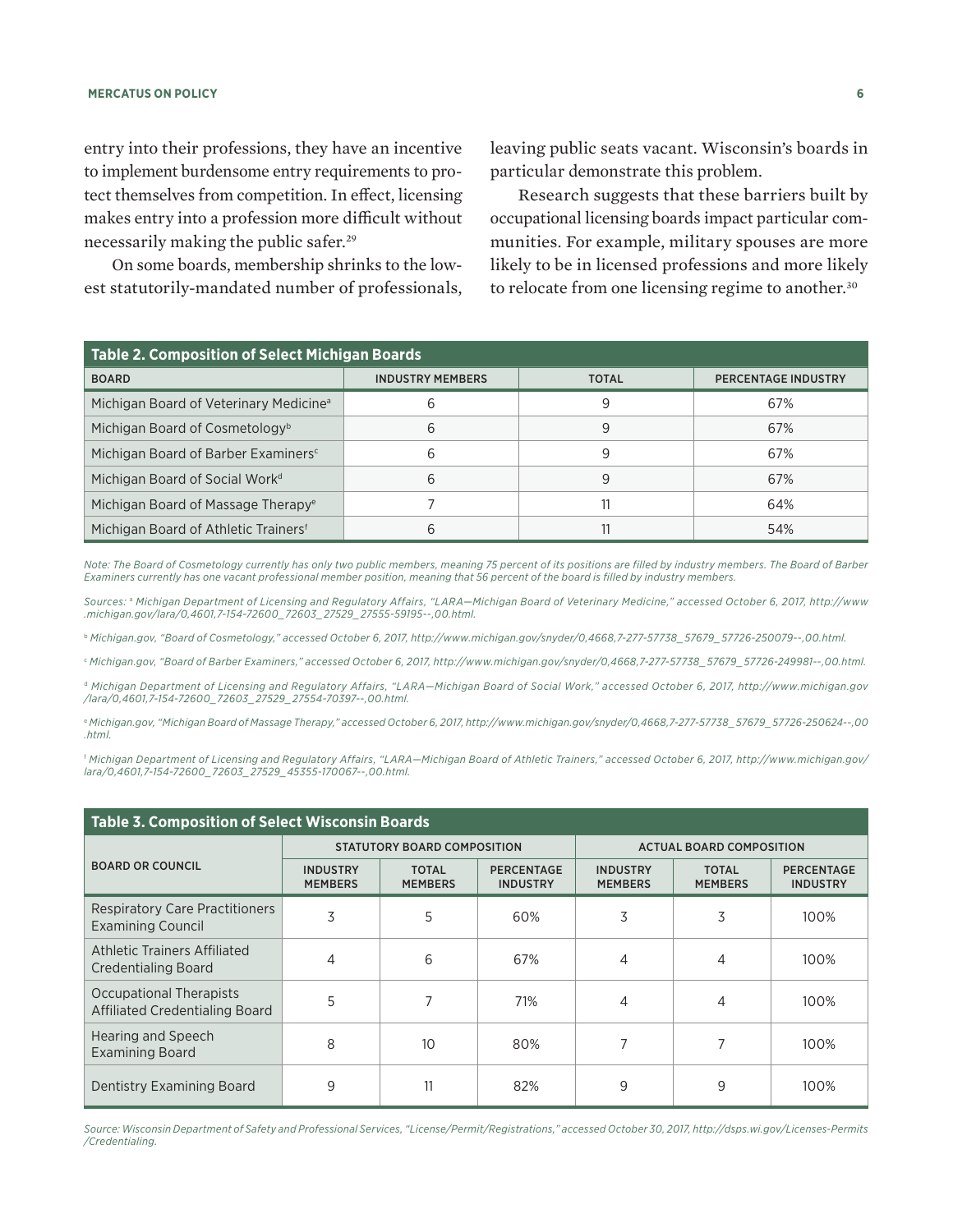

#### **Figure 2. Studies Assessing the Effect of Occupational Licensure on Minorities**

*Sources: Disparate impact: Stuart Dorsey, "The Occupational Licensing Queue,"*  Journal of Human Resources *15, no. 3 (1980): 424–34; Maya Federman, David Harrington, and Kathy Krynski, "The Impact of State Licensing Regulations on Low-Skilled Immigrants: The Case of Vietnamese Manicurists,"* American Economic Review *96, no. 2 (2006): 237–41; Joshua Angrist and Jonathan Guryan, "Does Teacher Testing Raise Teacher Quality? Evidence from State Certification Requirements,"* Economics of Education Review *27, no. 5 (2008): 483–503; David E. Harrington and Jaret Treber,* Designed to Exclude *(Arlington, VA: Institute for Justice, February 2009). Mixed results: Marc Law and Mindy Marks, "Effects of Occupational Licensing Laws on Minorities: Evidence from the Progressive Era,"* Journal of Law and Economics *52, no. 2 (2009): 351–66.*

Licensure also presents a higher barrier to immigrants since many states require domestic work experience. For ex-offenders, occupational licensing is particularly burdensome as most states make it impossible for those with a past conviction to obtain an occupational license.

As shown in figure 2, McLaughlin, Ellig, and Shamoun's survey of the literature shows that licensing was found to disparately affect ethnic minorities in four of five studies.<sup>31</sup>

#### **REFORM**

Lastly, the commission asks, "What are the alternatives to occupational licensing? Are there other forms of government regulation—such as certification, registration, or mandatory bonding—that might serve some of the consumer protection goals of licensing? What types of private initiatives or market-based solutions might be adequate substitutes for licensing? What is known about the comparative advantages and disadvantages of such alternatives, either generally, for certain types of occupations, or for individual occupations?"

Licensure is not the only or the most effective way to ensure quality.<sup>32</sup> While occupational licensure is intended to protect consumers from harm, there are many other less-burdensome mechanisms to promote public safety. For instance, liability law and civil and criminal laws against fraud protect consumers.33 In addition, a host of private mechanisms ensure that market providers are accountable.<sup>34</sup> These include private certifications, insurance, bondposting, brand reputation, customer review platforms like Yelp and Google reviews, and the third-party validation of organizations like Angie's List, Consumer Reports, and Underwriters Laboratories. Competition itself may be the best alternative to licensure. As the economist Alfred Kahn put it after decades of extensive work as a regulator and researcher, "Whenever competition is feasible, it is, for all its imperfections, superior to regulation as a means of serving the public interest."<sup>35</sup>

Policymakers wishing to reduce the social costs of their state's occupational licensing could take the following steps:

- 1) Pass legislation that sets an ambitious goal for the elimination of licenses and the reduction in licensing burdens.
- 2) Establish an independent commission charged with examining the state's licensing laws. Its first task should be to identify each license the state requires as well as the burdens associated with each license (fees, exams, required training, education, experience, and other limitations). The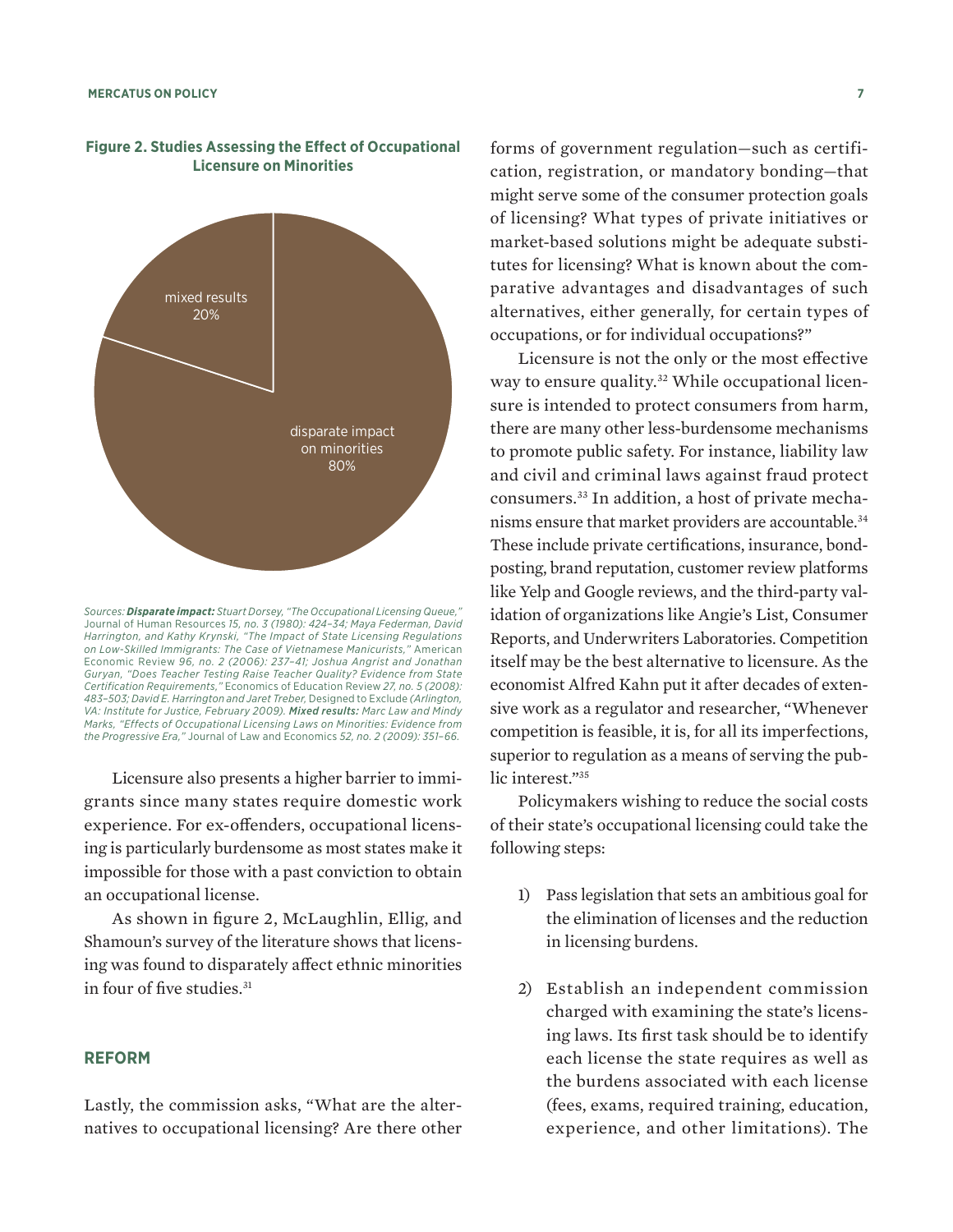| Table 4. Guiding Principles for Occupational Licensing Reform       |                                                                                                                                                                                                                                                                                                                                                                                                                  |  |  |
|---------------------------------------------------------------------|------------------------------------------------------------------------------------------------------------------------------------------------------------------------------------------------------------------------------------------------------------------------------------------------------------------------------------------------------------------------------------------------------------------|--|--|
| <b>BEGIN WITH A BLANK SLATE</b>                                     | Tastes, technology, and prices change. So analysts should not be beholden to past practices<br>and should approach their task as if they were starting anew.                                                                                                                                                                                                                                                     |  |  |
| DEFINE THE NATURE OF THE<br><b>PROBLEM</b>                          | Is there a systematic market failure that needs to be addressed? If not, occupational<br>regulation is probably not the answer. Keep in mind that entrepreneurs have an incentive to<br>come up with their own solutions to market failures.                                                                                                                                                                     |  |  |
| <b>IDENTIFY ALTERNATIVE SOLUTIONS</b><br>TO OCCUPATIONAL REGULATION | This should include the alternative of deregulation. It should also include reliance on both<br>private governance (competition, bond-posting, reputation feedback mechanisms, third-<br>party evaluation, etc.) and public governance (deceptive trade practice law, registration,<br>certification, etc.).                                                                                                     |  |  |
| <b>IDENTIFY THE POTENTIAL COSTS OF</b><br><b>REGULATION</b>         | These include higher consumer prices; inconveniences such as diminished access to<br>products and services; higher entrance fees, exam costs, education costs, etc.; rent-seeking<br>waste; productive inefficiencies that arise when firms and providers are protected from<br>competition; and dynamic losses that accrue over time as protected firms and providers are<br>less likely to adapt and innovate. |  |  |
| <b>IDENTIFY THE POTENTIAL BENEFITS</b><br>OF REGULATION             | What systematic market failure is the regulation intended to address? Remember that the<br>profits of incumbent firms and their employees are not legitimate benefits of regulation<br>since these gains come at the expense of consumers and would-be competitors.                                                                                                                                              |  |  |
| <b>MEASURE COSTS AND BENEFITS</b>                                   | Whenever possible, an objective measure of costs and benefits should be produced. When<br>that is impossible, analysts should acknowledge that certain judgements are subjective.                                                                                                                                                                                                                                |  |  |

commission should be charged with evaluating all licenses, should not be dominated by members of the licensed professions, should include consumer representatives and representatives from organizations devoted to assist job-seekers, and should include thirdparty experts such as academics who have no financial stake in licensure. Furthermore, the commission should be guided by a set of criteria for evaluating regulations, as listed in table 4.

3) The commission should be charged with performing a comprehensive review of all occupations, with the goal of identifying licensure requirements that can be eliminated or reformed. The authorizing legislation should commit elected officials to accepting the commission's recommendations in their entirety or not at all.

The last provision is designed to overcome the public choice problems that plague licensure reform. In particular, whenever any individual license is evaluated, concentrated members of the industry are typically able to organize in defense of the license, while diffuse consumers and would-be competitors are unable to organize in opposition. The institutional structure that we recommend borrows elements from other reforms that have succeeded in eliminating favoritism.36 In particular, it allows elected officials to cast conspicuous votes in the public interest while giving them some degree of "cover" from the special interests that will inevitably be harmed by the elimination of their regulatory privilege.

#### **NOTES**

- Federal Trade Commission, "The Effects of Occupational Licensure on Competition, Consumers, and the Workforce: Empirical Research and Results" (event, Federal Trade Commission), November 2017.
- 2. Patrick A. McLaughlin, Matthew D. Mitchell, Anne Philpot, and Thomas Snyder, "The State of Occupational Licensure in Arkansas" (Mercatus on Policy, Mercatus Center at George Mason University, Arlington, VA, September 2017); Patrick A. McLaughlin, Matthew D. Mitchell, Anne Philpot, and Tamara Winter, "The State of Occupational Licensure in Wisconsin" (Mercatus on Policy, Mercatus Center at George Mason University, Arlington, VA, August 2017); Patrick A. McLaughlin, Matthew D. Mitchell, and Andrew M. Baxter, "The State of Occupational Licensure in Illinois" (Mercatus on Policy, Mercatus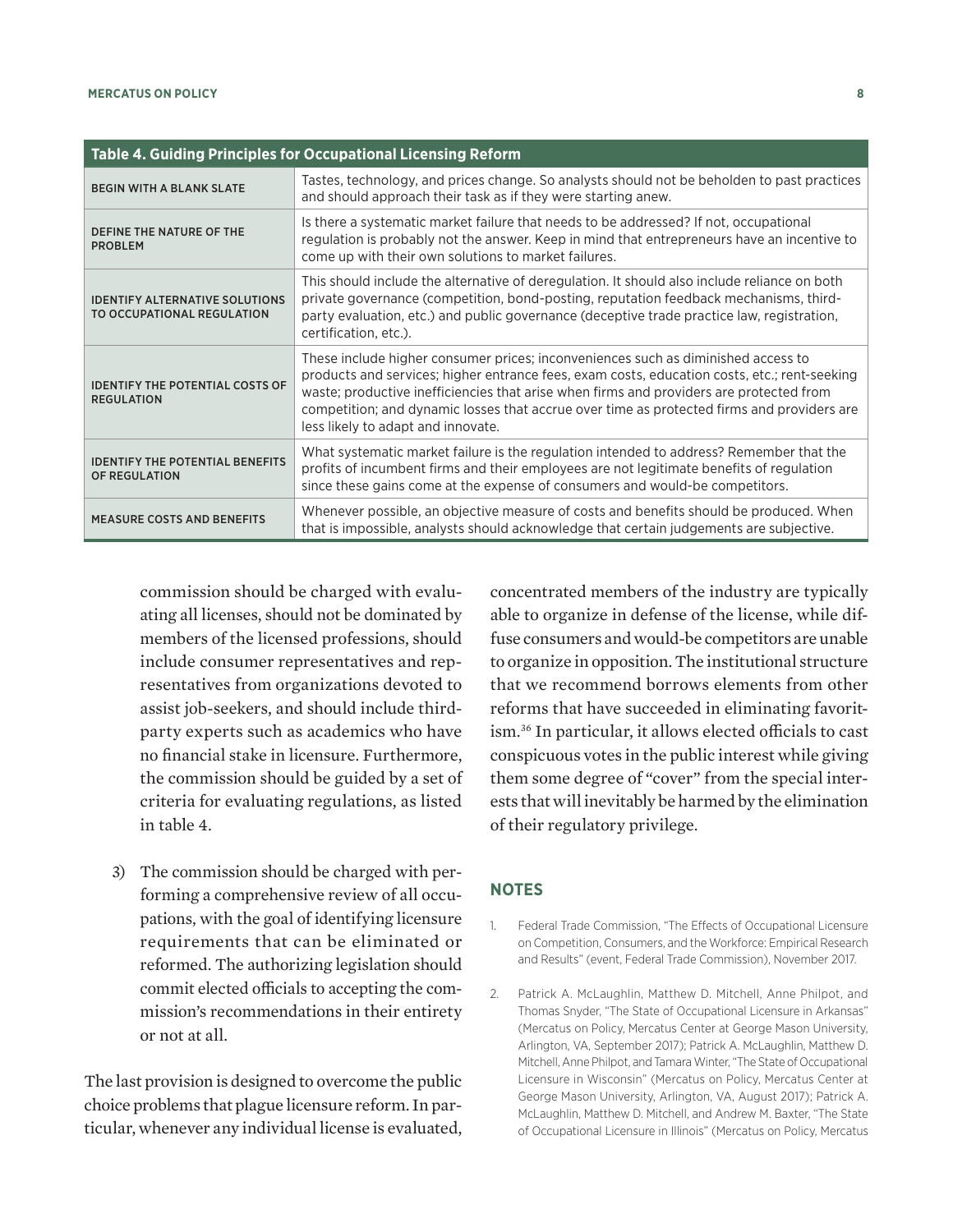#### **MERCATUS ON POLICY 9**

Center at George Mason University, Arlington, VA, June 2017); Patrick A. McLaughlin, Matthew D. Mitchell, Anne Philpot, and Tamara Winter, "The State of Occupational Licensure in Missouri" (Mercatus on Policy, Mercatus Center at George Mason University, Arlington, VA, October 2017). Forthcoming "Mercatus on Policy" occupational licensing studies: Michigan, Nebraska.

- 3. Morris M. Kleiner and Alan B. Krueger, "The Prevalence and Effects of Occupational Licensing" (NBER Working Paper No. 14308, National Bureau of Economic Research, Cambridge, MA, September, 2008), 2.
- 4. Ibid., 3.
- 5. Ibid.
- 6. Dick M. Carpenter II et al., *License to Work: A National Study of Burdens from Occupational Licensing* (Arlington, VA: Institute for Justice, April 24, 2012), 13.
- 7. Ibid.
- 8. Ibid., 16.
- 9. Ibid., 64.
- 10. Ibid., 153.
- 11. Paul J. Larkin Jr., "Public Choice Theory and Occupational Licensing," *Harvard Journal of Law & Public Policy* 39, no. 1 (n.d.): 226.
- 12. George J. Stigler, "The Theory of Economic Regulation," *Bell Journal of Economics and Management Science* 2, no. 1 (1971): 3–21; Sam Peltzman, "Toward a More General Theory of Regulation," *Journal of Law and Economics* 19, no. 2 (1976): 211–40.
- 13. Kleiner and Krueger, "Prevalence and Effects."
- 14. Matthew D. Mitchell, *The Pathology of Privilege: The Economic Consequences of Government Favoritism* (Arlington, VA: Mercatus Center at George Mason University); Patrick A. McLaughlin, Matthew Mitchell, and Ethan Roberts, "Regulatory Subsidies: How Regulations Can Become Privileges for Firms and Burdens for Consumers" (Mercatus Working Paper, Mercatus Center at George Mason University, Arlington, VA, forthcoming).
- 15. Gordon Tullock, "The Welfare Costs of Tariffs, Monopolies, and Theft," *Western Economic Journal [Economic Inquiry]* 5, no. 3 (1967): 224– 32; Anne O. Krueger, "The Political Economy of the Rent-Seeking Society," *American Economic Review* 64, no. 3 (1974): 291–303; Roger Congleton, Arye Hillman, and Kai Konrad, eds., *40 Years of Research on Rent Seeking 1—Theory of Rent Seeking* (Berlin, DE: Springer-Verlag GmbH, 2008).
- 16. Mancur Olson, *The Logic of Collective Action: Public Goods and the Theory of Groups*, rev. ed. (1971; Cambridge, MA: Harvard University Press, 1965); Robert E. McCormick and Robert D. *Tollison, Politicians, Legislation, and the Economy: An Inquiry into the Interest-Group Theory of Government* (Boston, MA: Springer, 1981).
- 17. Kleiner, *Reforming Occupational Licensing Policies*, 4.
- 18. Morris M. Kleiner, "Occupational Licensing," *Journal of Economic Perspectives* 14, no. 4 (2000): 189–202.
- 19. Sidney L. Carroll and Robert J. Gaston, "Occupational Restrictions and the Quality of Service Received: Some Evidence," *Southern Economic Journal* 47 (1981): 959–76.
- 20. Morris M. Kleiner, *Licensing Occupations: Ensuring Quality or Restricting Competition?* (Kalamazoo, MI: W.E. Upjohn Institute, 2006), 56.
- 21. US Department of the Treasury, Council of Economic Advisers, and US Department of Labor, *Occupational Licensing: A Framework*, July 2015, 13.
- 22. Patrick A. McLaughlin, Jerry Ellig, and Dima Yazji Shamoun, "Regulatory Reform in Florida: An Opportunity for Greater Competitiveness and Economic Efficiency," *Florida State University Business Review* 13, no. 1 (Spring 2014): 95–130.
- 23. Department of the Treasury et al., *Occupational Licensing: A Framework*, 14.
- 24. McLaughlin, Ellig, and Shamoun, "Regulatory Reform in Florida," 14–15.
- 25. Morris M. Kleiner et al., "Relaxing Occupational Licensing Requirements: Analyzing Wages and Prices for a Medical Service," (NBER Working Paper No. 19906, National Bureau of Economic Research, Cambridge, MA, February 2014).
- 26. Federal Trade Commission, *Restrictions on Dental Auxiliaries: An Economic Policy Analysis*, 1987.
- 27. Deborah Haas-Wilson, "The Effect of Commercial Practice Restrictions: The Case of Optometry," *Journal of Law and Economics* 29, no. 1 (1986): 165–68.
- 28. Rebecca Haw Allensworth, "Foxes at the Henhouse: Occupational Licensing Boards Up Close," *California Law Review* 105, forthcoming 2017).
- 29. Carroll and Gaston, "Occupational Restrictions and the Quality of Service Received."
- 30. Department of the Treasury et al., *Occupational Licensing: A Framework*, 4–5.
- 31. The fifth study, which only found a disparate effect of licensure in one profession (barbering), has been criticized. See Daniel Klein, Benjamin Powell, and Evgeny Vorotnikov, "Was Occupational Licensing Good for Minorities? A Critique of Marc Law and Mindy Marks," *Econ Journal Watch* 9, no. 3 (September 2012): 210–33.